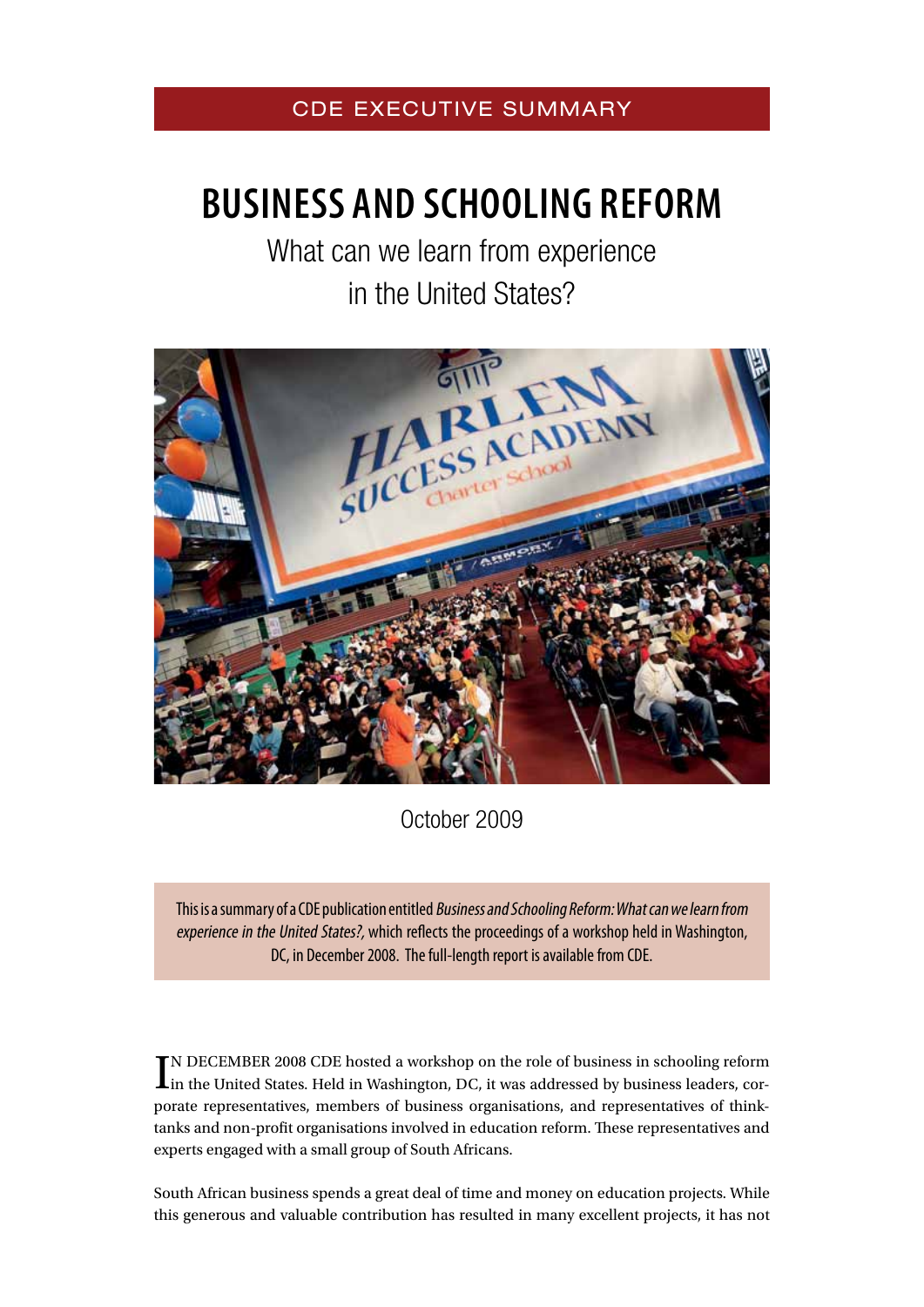

improved the education system as a whole. Compared to government expenditure on education, the resources commanded by companies and foundations are minuscule. The country needs good ideas to help focus the allocation of private funding, so that it has the best chance of positively influencing the education system.

The purpose of this workshop was to establish what the South African business sector could learn from the United States and the experience of companies and business funded approaches to system-wide reform.

The South African schooling system is struggling. Learners perform very badly in international tests in mathematics, science, and functional literacy, and lag years behind intended outcomes. The system is also wasteful, because many who enter it drop out, or fail to find jobs. Developing countries that are poorer than South Africa and with lower expenditure as a share of GDP on education perform substantially better, which clearly signals the poor return on South Africa's massive social investment.

The South African education system is large and complex. More than 12 million learners are enrolled at more than 30 000 schools in some 70 school districts in nine provinces. The system is populated by some 385 000 educators. There are huge differences within and among provinces, districts, and schools. All of South Africa's socioeconomic inequality is reflected in the diverse backgrounds of learners. While teachers are distributed far more equally than 15 years ago, many schools have seen little or no improvement in infrastructure over the same period. Also, time on task is still much worse in schools that cater for learners from disadvantaged backgrounds.

# **KEY INSIGHTS**

The United States is a very large country which also has an enormous and complicated educational system. It also falls short of producing the volume of skilled people needed to ensure that the country remains globally competitive. Businesses in the United States have attempted to address the challenges posed by their system. Key insights and ideas derived from the American experiences are as follows:

### **A drop in the ocean**

Private sector entities in the United States spend a great deal of money on educational initiatives, but this is still less than half of one percent of all public expenditure. Therefore, the most effective way to spend private dollars is to try to influence the future spending of public dollars. South African private funding, which is also tiny compared to state funding, should heed this insight.

#### **Advocacy by business leaders makes a large impact**

The impact of business leaders (individually and collectively) advocating reform can significantly exceed the value of a project grant. CEOs of major corporations have excellent access to the media, and their public statements on education and involvement in reform-oriented non-profit organisations and specialist commissions can powerfully influence reform.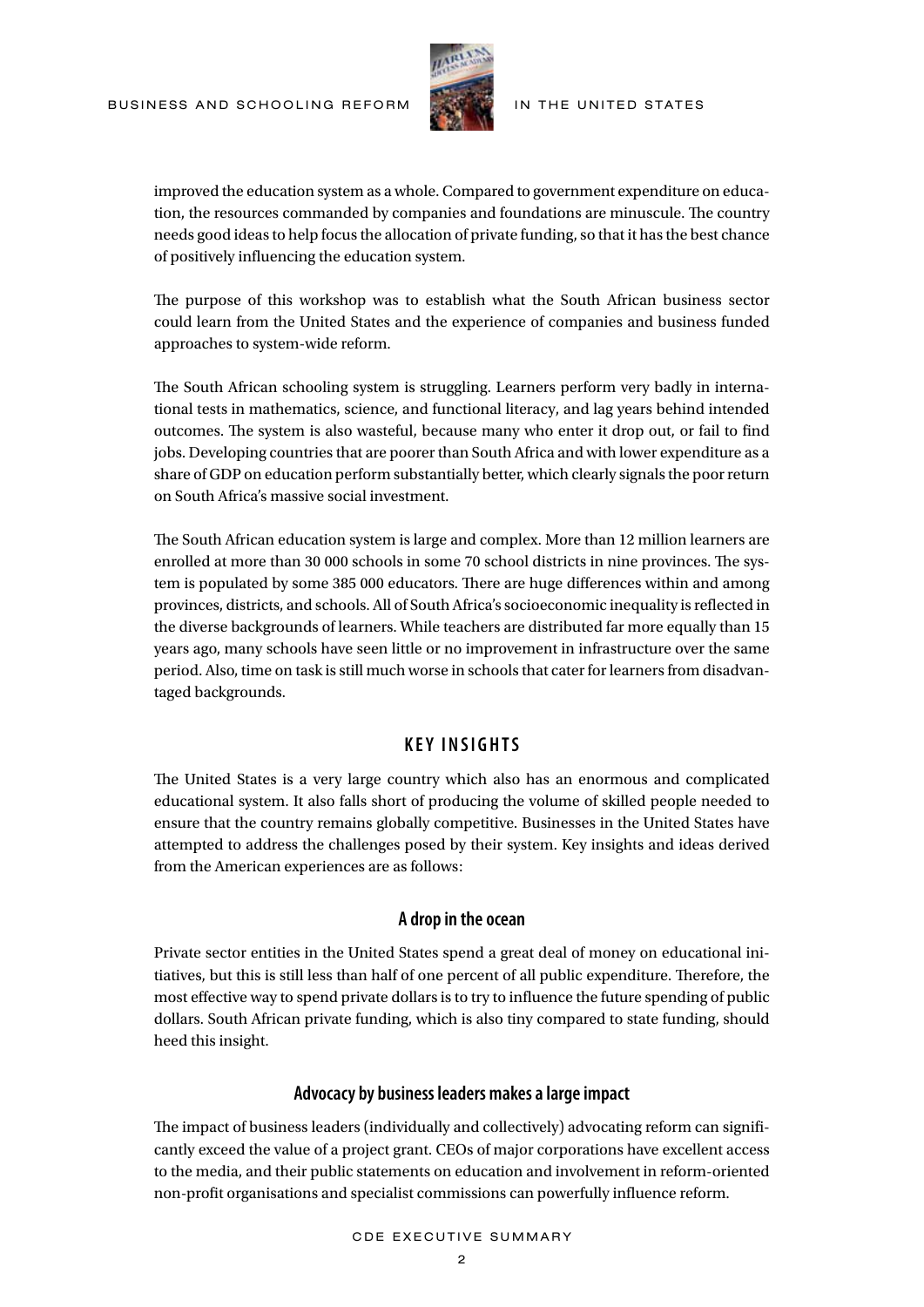

#### **The value of research**

Finding out what works in education is much cheaper than making it work. Moreover, identifying the obstacles to the effective use of public money can contribute greatly to its better future use. Because the challenges presented by the education system are persistent and chronic, any intervention needs to be strategically planned and systemically implemented. For these and other reasons, supporting appropriate research can be a very effective way to influence policy.

#### **Investing in non-profit organisations can sometimes be better than investing directly**

Private donors often prefer supporting specific initiatives in particular schools or systems. However, it is often better to invest in the work of appropriate non-profit organisations with an educational focus, including research-oriented advocacy organisations, rather than directly undertaking free-standing projects.

#### **Think systemically, and act collectively for the longer term**

A large, complicated system such as a national educational system will not respond well to local, short-term, and poorly co-ordinated interventions. Reform initiatives need to engage with the system at all levels, and in a coherent, co-ordinated, and consistent way. Once appropriate priorities have been identified, companies and foundations should work together to maximise the impact of their efforts.

#### **Buying something can be less helpful than figuring out why the state did not**

Many of the items supplied by companies and foundations, including technology and staff development, could be purchased with public money, but are not, for political and bureaucratic reasons. Identifying the obstacles and facilitating their removal can be more effective than covering the shortfall in a few specific cases.

#### **Replicating and scaling up good initiatives**

Companies need to focus less on experimental projects and new ideas and more on taking proven ideas to more sites, and using their examples as models when advocating policy change. It is often better for business to help government take proven ideas to scale, because, regardless of how much business spends, government will always spend far more.

#### **Reform is not easy**

Education policy and reform are potentially controversial, and corporate leaders are often reluctant to be seen to be publicly criticising education systems, schools, or the teaching profession. Working for systemic change often takes longer than many businesses can wait, and it is difficult to show outcomes attributable in a fiscal quarter or year. The process tends to be intensive, and the outcomes uncertain. This confirms the value of working with and supporting independent organisations dedicated to promote systemic change in education, and establishing networks of business leaders interested in education reform to facilitate mutual support and learning.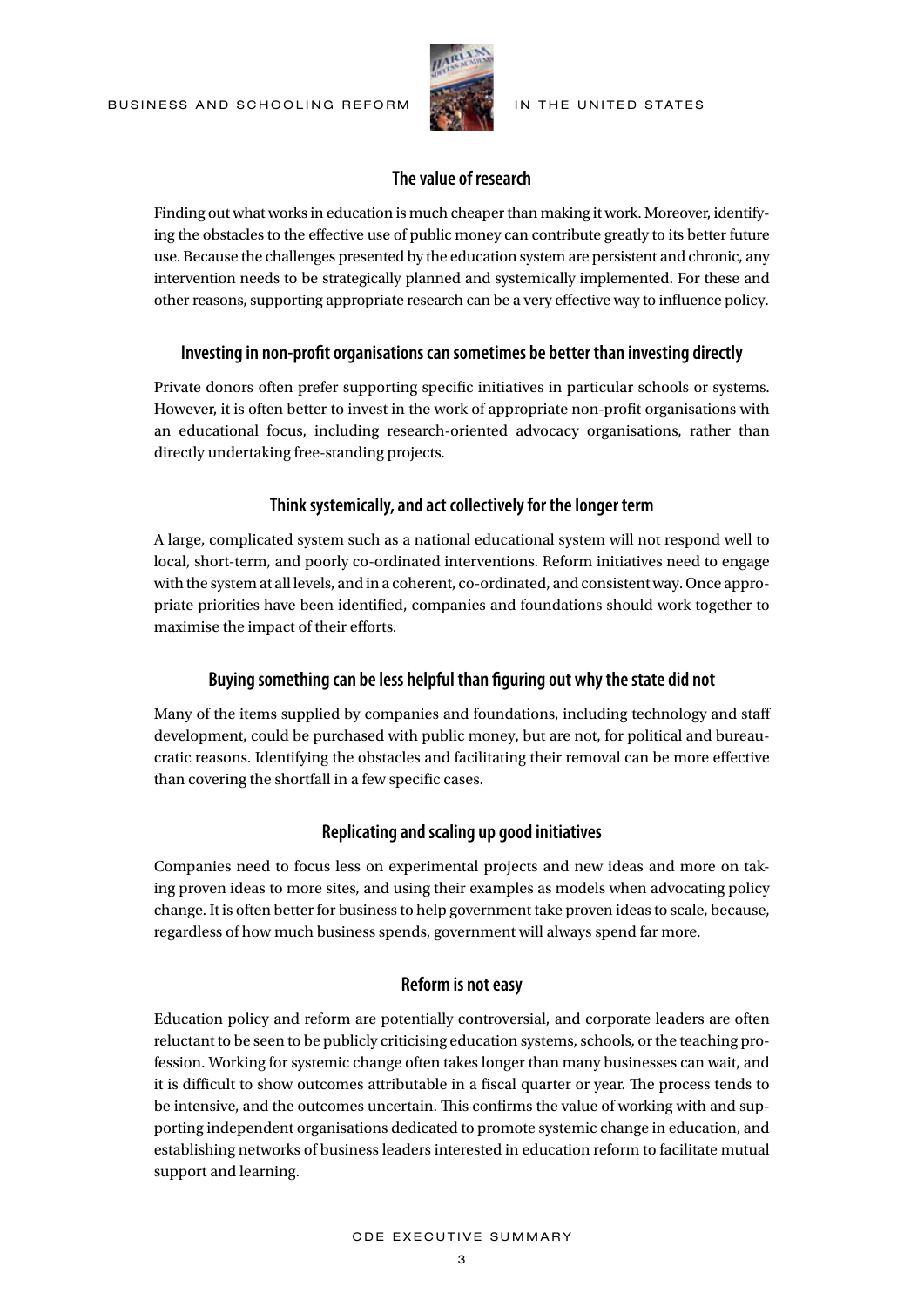

IN THE UNITED STATES

# **KEY STRATEGIES**

Some key strategies for increasing the efficacy of corporate investment in education are:

- • **Leveraging assets and expertise**: Businesses can make an impact beyond the infusion of money by sharing its skills and expertise.
- • **Establishing focused goals, and measuring results**: Good independent data enables improvement and accountability for results.
- • **Work to facilitate better teaching**: This can include helping improve processes for recruiting and rewarding teachers, as well as developing existing and new teachers.
- • **Focused support for well-chosen innovations** that take on risks which public funding would probably avoid, and which, if successful, could be scaled up.

# **i n t e r e s t i n g e x a m p l e s**

Among many examples of initiatives by the American business sector from which private interests in South Africa might learn, two stand out:

Achieve Inc is a national initiative founded in 1997 by 50 state governors and business leaders to improve public education. It is funded by major companies, governed in public--private collaboration, and sells some services to individual states. It does ground-breaking work in benchmarking, setting standards, and facilitating greater accountability. It also helps to align educational standards with market needs, and provides high-quality supplementary teaching materials for key subjects, including mathematics.

The National Maths and Science Initiative (NMSI) was set up with a large grant from Exxon-Mobil. The NMSI takes tried and tested initiatives to scale, with the aim of improving maths and science results from kindergarten through to university level. Among the projects it supports are programmes for higher-level instruction to talented high school learners, and teacher preparation programmes. The CEO of the NMSI has identified institutional barriers to scaling up successful programmes as the main obstacle to improved educational performance, and has partly blamed private sector preference for endless individual projects for encouraging this. The NMSI is committed to avoiding this mistake.

# **Co n c l u s i o n**

The generosity of South African companies which are willing to spend significant amounts of after-tax money on improving education needs to be recognised. However, how that money is spent needs to be recalibrated in the light of our own experiences, and the lessons we can learn from elsewhere on adopting a more strategic approach to schooling reform.

Non-state money is a precious resource. It needs to be used in the most effective way possible to improve the South African schooling system, so that much larger numbers of students get a decent education and can go on to have individually rewarding careers that will contribute to their communities as well as to the national economy. South Africa's success depends on this happening as fast as possible.